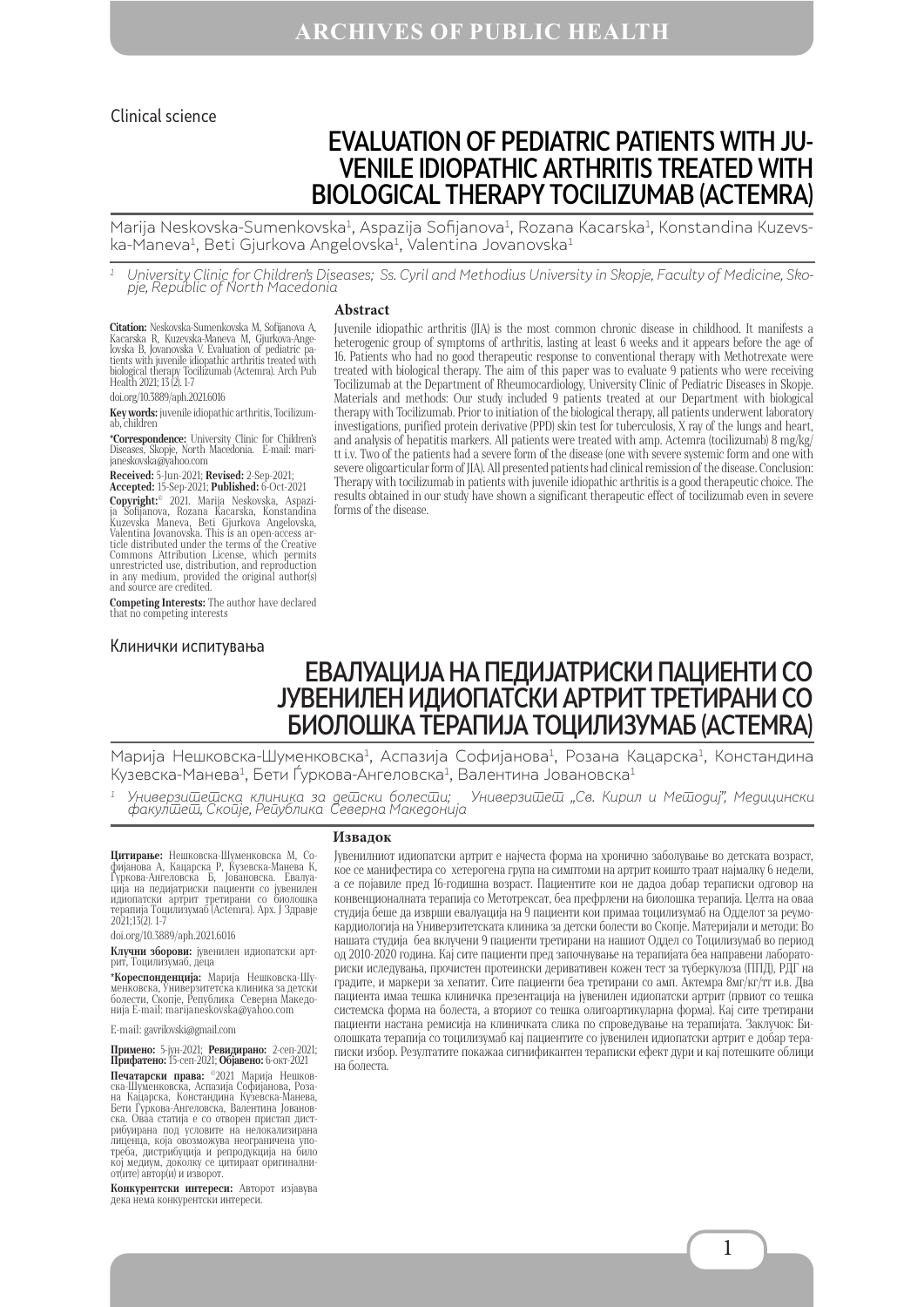### **Introduction**

Juvenile idiopathic arthritis is the most common chronic disease in childhood. It is manifested with a hetеrogenic group of symptoms of arthritis, lasting at least 6 weeks, which appear before the age of  $16^{1,2}$ . Juvenile idiopathic arthritis is divided in 7 subgroups according to ILAR classification:

- 1. Oligoarticular arthritis arthritis of one to four joints in the first 6 months from the beginning of the disease (there are persistent and extended forms of this type),
- 2. Rheumatoid factor (RF) positive polyarticular arthritis – arthritis of five or more joints in the first 6 months from the beginning of the disease; RF is positive in the last three months.
- 3. RF negative polyarticular arthritis - arthritis of five or more joints in the first 6 months from the beginning of the disease; RF is negative.
- 4. Systemic juvenile idiopathic arthritis (sJIA) - fever, rash on the body, hepatosplenomegaly in duration of 2 weeks at least.
- 5. Arthritis with enthesitis sacroiliitis, lumbosacral pain, HLA B27 genotyping, ankylosing spondylitis,
- 6. Psoriatic juvenile arthritis psoriasis and arthritis,
- 7. Undefined JIA extra-articular manifestations of the disease are: chronic uveitis, hepato/splenomegaly, pleuritis, pericarditis. These manifestations are often part of a systemic form of juvenile idiopathic arthritis<sup>3</sup>. Therapeutic procedures include basal therapy with NSAID, and tabl. Methotrex-

ate as DMARD (disease-modified antirheumatic drug)4,5. Patients who have had no good response to therapy with Methotrexate are candidates for biological therapy (Biological DMARDS). Components of biological therapy have endogen proteins who specifically induced the immune response in the body, especially through the cytokine pathway 6,7,8.

The aim of this paper was to evaluate pediatric patients who received biological therapy with Tocilizumab.

## **Material and methods**

In the period of 10 years (2010 - 2020), a total of 115 patients with diagnosis of juvenile idiopathic arthritis were followed-up and treated at the Department for Rheumocardiology. Of all these patients 97 received Methotrexate therapy, 9 patients received biological therapy with Adalimumab (Humira) and with Tocilizumab (Actemra). All 9 patients received 8 mg/kg i.v. every four weeks. All patients were treated according to the International League of Associations for Rheumatology (ILAR) classification criteria. Of the 9 evaluated patients, 5 were males and 4 females. Patients were aged from 7 - 19 years (mean age 14 years). Prior to initiation of the biological therapy with Tocilizumab in all 9 patients, they underwent laboratory analysis (blood count, CRP, hepatic transaminases, lipids), PPD, X-ray of the lungs and the heart, rheumatoid antibody (RF, ANA, ADNA, anti-ccp, anti-ssa, anti-ssb, lupus cells). Patients were classified according to the ILAR classifications of patients with systemic form of juvenile idiopathic arthritis, monoarticular, oligoarticular, polyarticular (RF positive), polyarticular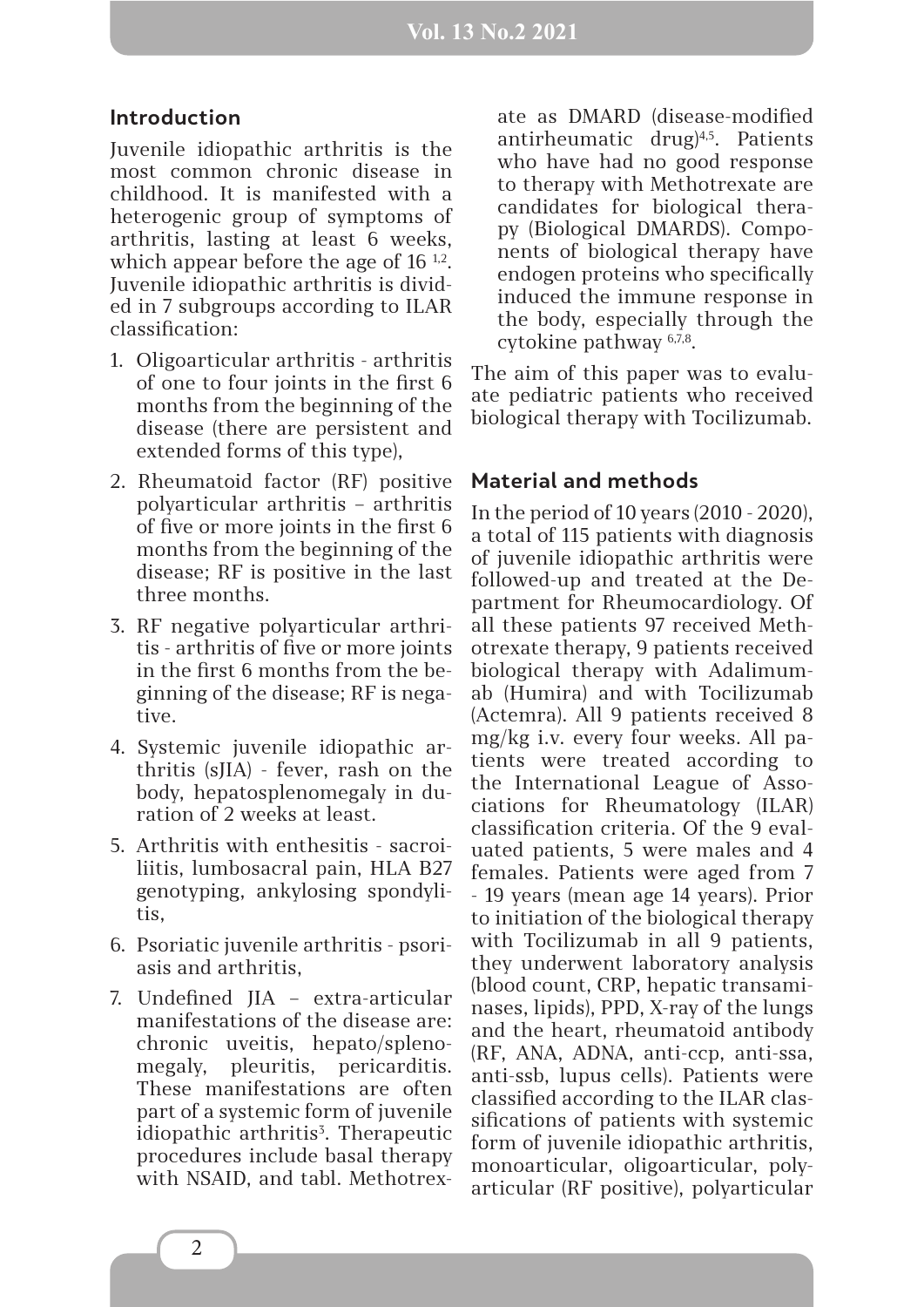(RF negative), arthritis with enthesitis (sacroiliitis), psoriatic form and undefined form. HLA genotyping was also made. According to their place of birth, our patients were divided in two groups (patients from town and patients from village). Osteodensitometry was performed in two of our patients because of suspicion for os-

teoporosis.

## **Results**

According to gender, of 9 patients 5 were male (55%) and 4 female (44%). We evaluated our patients according to duration of therapy with Tocilizumab.

**Table 1.** Patients treated with biological therapy Tocilizumab (Actemra) according to duration of therapy.

| Duration of therapy<br>with Tocilizumab | 5 years | 4 years | <b>3</b> years | 1 year |
|-----------------------------------------|---------|---------|----------------|--------|
| Number of patients                      |         |         |                |        |
| Percentage (%)                          | 44%     | 11%     | 22%            | 22%    |

Table 1. shows that according to duration of therapy 4 patients of our 9 patients were treated with Tocilizumab for 5 years; therapy lasted 4 years in 1 patient, 3-year-therapy re-

ceived 2 patients and 1-year-therapy received 2 patients. Thus, most of the patients received therapy with Tocilizumab in a period of 5 years.

**Table 2.** Patients treated with Tocilizumab (Actemra) therapy according to ILAR classification

| Systemic | Monoartic- Oligoartic-<br>ular | ular | ular | <b>RF</b> positive RF negative<br>Polyartic- Polyartic- Sacroiliitis<br>ular | Undefined<br>arthritis |
|----------|--------------------------------|------|------|------------------------------------------------------------------------------|------------------------|
|          |                                |      |      | $\sim$ 5                                                                     |                        |

Тable 2. shows that according to the ILAR classification, 1 patient was with a systemic form of the disease,1 with sacroiliitis, 3 patients were with oligoarticular form, 4 patients were with polyarticular form of the disease. Table 2 shows that most of the patients were with oligoarticular juvenile idiopathic arthritis and RF negative polyarticular form of juvenile idiopathic arthritis (33%).

Two patients were with severe clinical presentation of juvenile idiopathic arthritis (one with systemic form presented with tachycardia, chest pain and signs for pericarditis, treated with Verapamil, and the other patient was with severe oligoarthritis presented with pericarditis, contractures of the joints, and was treated with diuretics and anti-inflammatory drugs). Both patients continued with biological therapy with Tocilizumab (amp. Actemra) and presented with a good therapeutic effect.

In the other 7 patients, therapy with Tocilizumab showed a good therapeutic effect resulting in a reduced number of inflamed joints and better quality of life.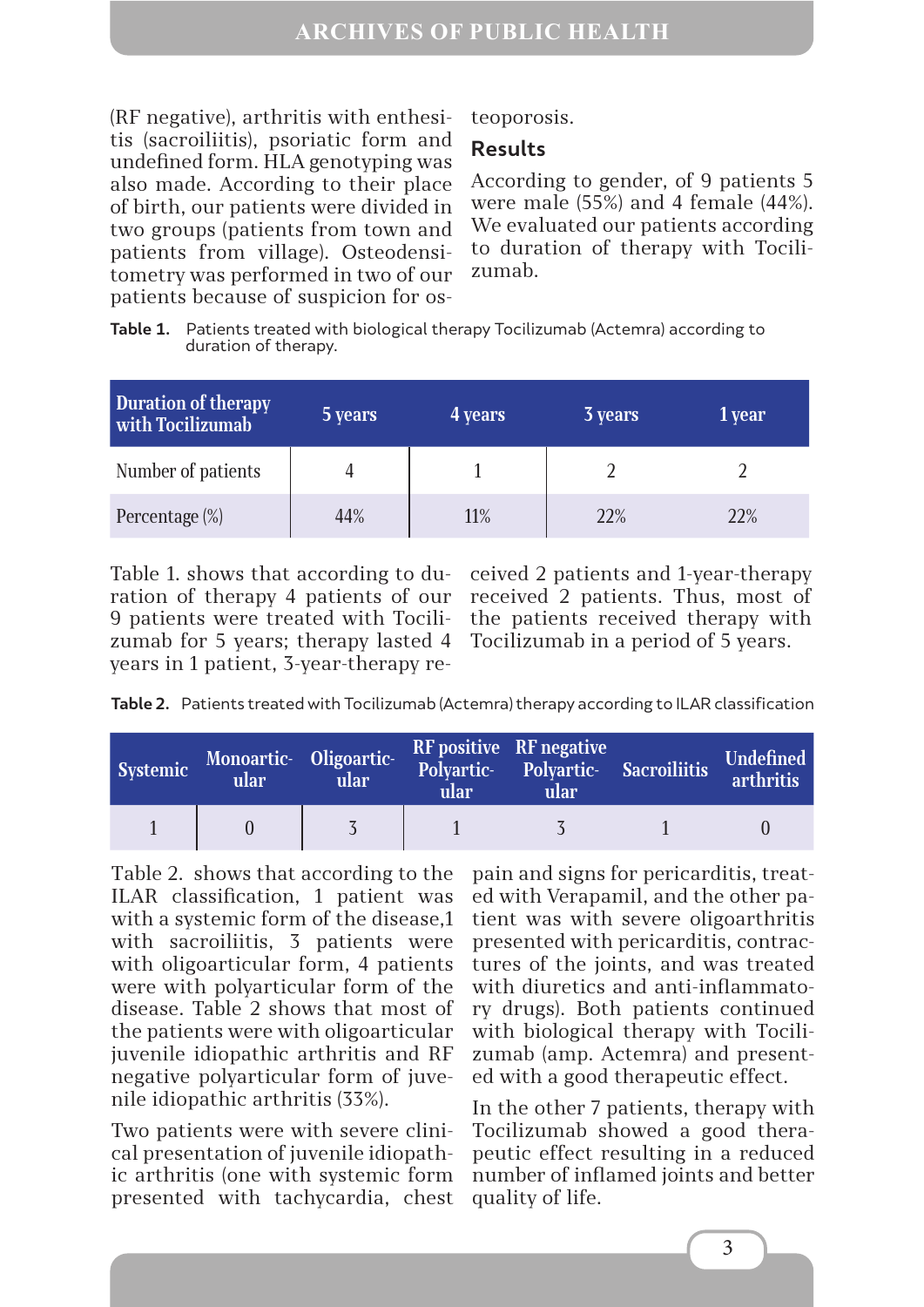| <b>Allergic manifestations</b> | <b>Number of patients</b> |
|--------------------------------|---------------------------|
| Urticaria (rash)               |                           |
| Severe abdominal cramps        |                           |
| No allergy manifestation       |                           |

#### **Table 3.** Allergic manifestation in patients treated with Tocilizumab

We evaluated our patients according to allergic manifestations while they were receiving therapy with Tocilizumab.

Allergic manifestations appeared in 3 of our patients, two of them manifested urticaria, and one had severe abdominal cramps (Table 3). Thus, therapy was discontinued for a short period, and after that they all completed the biological therapy.

Regarding rheumatoid antibody, 3 of our 9 patients had negative rheumatoid antibodies, two had positive ANA (antinuclear antibodies) 1:160, the other antibodies were negative. Osteoporosis was registered in 2 of our patients, which was detected with osteodensitometry. HLA genotyping was realized in 3 of our patients. One patient with sacroiliitis had HLA B27, and the same genotyping had two of the patients (monozygotic twins) with oligoarticular form of the disease. From 9 patients treated at our Clinic after 14 years, 6 patients were transferred to the University Clinic for Adult Rheumatology; of these, 4 were males and 2 were females, the other patients continued to be followed at our Clinic.

#### **Disscusion**

Immunological system has a central role in maintaining identity and integrity of the body. Basal immunological reactions based on the ability of the immunological system to recognize strange molecules and antigens, and to have a good response, and, on the other side, to recognize its own molecules. Reaction of the body to pathogens can be nonspecific and specific. In rheumatology, this reaction is nonspecific presented by cytokines like IL-1, IL-6 and TNF α.

In 2014, our Department published a study presenting 4 patients who received biological therapy. Patients had different forms of the disease. In a patient with arthritis with enthesitis, HLA B27 was found by using HLA typing test. In a patient with systemic form and oligoarticular form with chronic eye inflammation of anterior eye segment, positive ANA antibodies were found. All patients were treated according to the ILAR criteria, and had good therapeutic response (ACR Pedi 70-90%)10. After completion of this study, we have continued to evaluate patients who received biological therapy and we published the results obtained in other studies. In our series of patients, all showed a good response to therapy with Actemra in combination with Methotrexate. One patient received a combination of Tocilizumab and Leflunomide (ARAVA), but he also showed a good response to therapy. Therapeutic effect was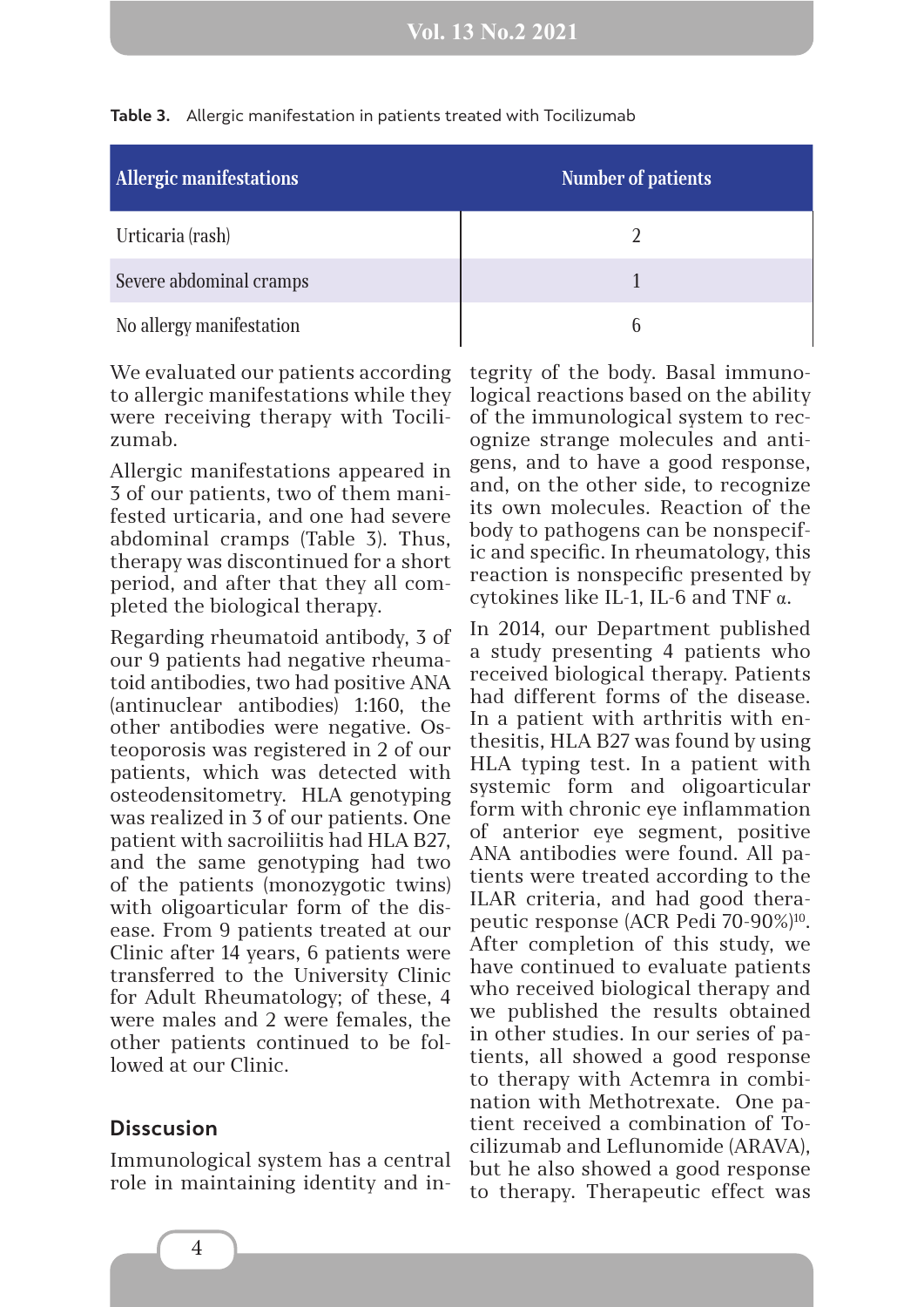good in a patient with severe systemic form and severe oligoarticuar form of the disease<sup>4,5,11</sup>.

Osteoporosis is a typical systemic manifestation of rheumatic arthritis. There were 2 patients in our study who had osteoporosis detected with osteodensitometry. One of these patients received bisphosphonates (Pamindronate) in addition to the biological therapy, other patient was given Ca and vit. D and he is a candidate for bisphosphonate ther $apy<sup>13</sup>$ . Tociliziumab is a recombinant human anti-IL-6 antibody. In clinical trials realized in three phases in patients with RA in Japan, Tocilizumab monotherapy at a dose of 8 mg/ kg showed clinical efficacy equaling that of tumor necrosis factor (TNF) inhibitor in combination with Methotrexate. This combination is also used in pediatric population with a success. The safety profile of Tocilizumab appears to be satisfactory. However, several serious infections have been reported in different studies and therefore, careful monitoring is important during the use of this therapy. In 3 of our patients allergic reactions appeared after one application, and hence, after this, the patients were given Tocilizumab therapy $7,8,9$ .

The University Clinic for Rheumatology published 2 studies about safety of treatment with Actemra in a patient with early, and severe rheumatoid arthritis in 2017 and 2020. The studies were multicenter open-label. Both studies proved the safety of using biological therapy with Tocilizumab and with a very good therapeutic response. The effect of the clinical response to Tocilizumab was fast and seen after just two weeks of application. Moreover, the magnitude of the effect increased in

the studies with the increase of the duration of treatment 14,15.

Many studies have confirmed benefits from the biological therapy with Tocilizumab: CHARISMA study, CHERIS study (studies show best results in patients with oligoarticular form of disease), TENDER study (evaluated efficacy of Tocilizumab in patients with systemic form of disease), which showed reducing of fever episodes after 12 weeks of ther- $\mathrm{apy}^6$ .

HLA B27 genotyping is often associated with JIA with enthesitis (sacroiliitis) and in children with oligoarthritis or polyarthritis. With regard to this, our results are similar to those published by some other authors. HLA typing is also a good predictive factor in patients with juvenile idiopathic arthritis<sup>16,17,18</sup>.

In pediatric population, the combination of Tocilizumab (Actemra) and Methotrexate has shown better results. In patients who are unable to tolerate Methotrexate, a combination of Tocilizumab and Leflunomid (Arava) can be used 7 .

The goal of the therapy with Tocilizumab is to prevent joint erosions, maintenance of their function and control of the pain9. Therapeutic approach is multidisciplinary. The team included in the treatment of these patients consists of pediatric rheumatologist, adult rheumatologist, ophthalmology specialist, physical therapy and psychological support of the family.

### **Conclusion**

In summary, the use of the biological therapy with Tocilizumab in combination with Methotrexate in pediatric population is safe and patients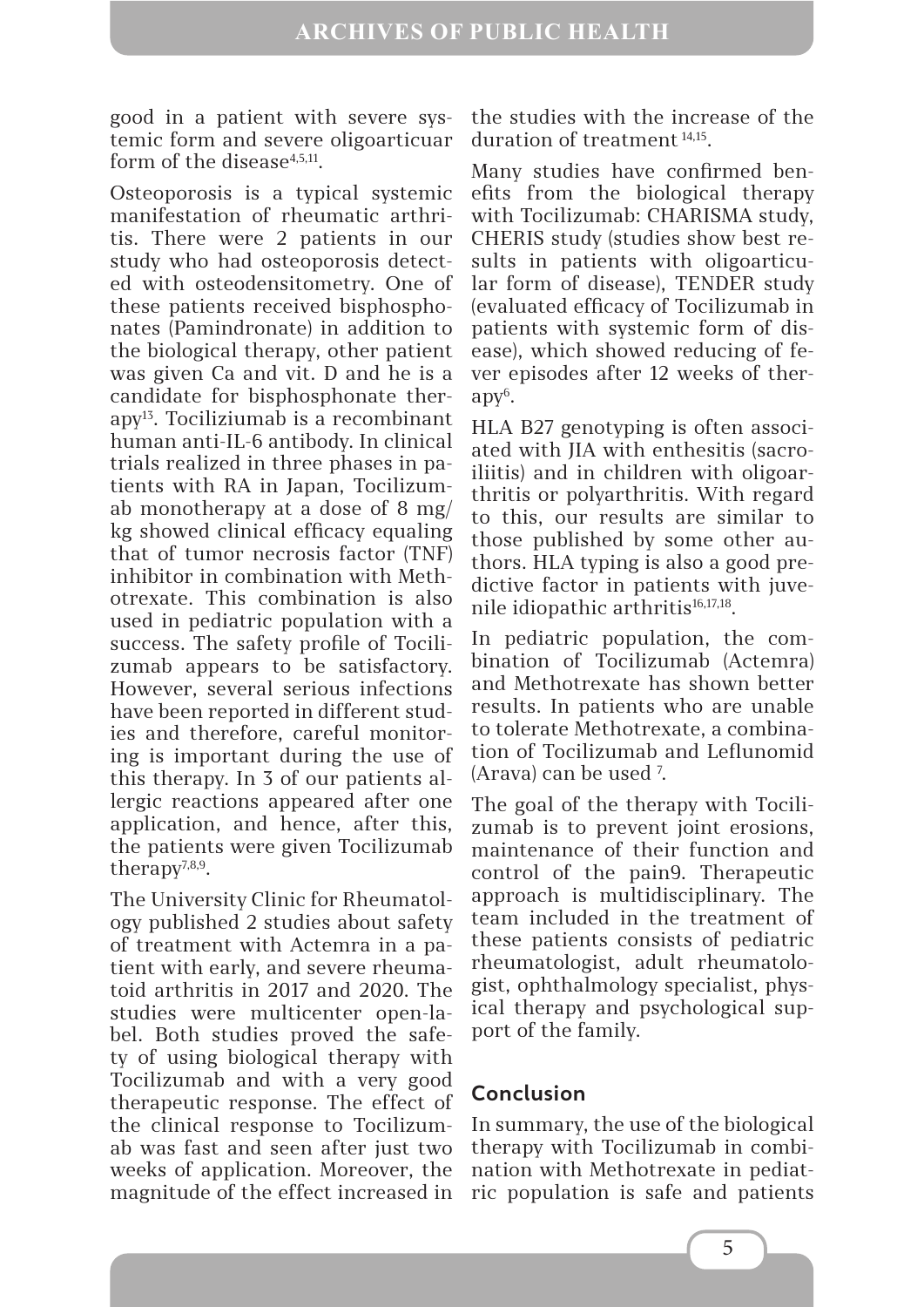have good therapeutic responses. Tocilizumab prevents join erosions, and maintains their function. Tocilizumab is a good therapeutic choice in treatment of juvenile idiopathic arthritis. In this study we have presented our experience in treatment of patients with biological therapy (Tocilizumab).

#### **References**

- 1. Ravelli A, Martini A. Juvenile idiopathic arthritis. Lancet 2007;369:767-778.
- 2. Martini A, Lovell DJ. Juvenile idiopathic arthritis: state of the art and future perspectives. Ann Rheum Dis 2010;69:1260-1263.
- 3. Petty RE, Sauthwood TR, Manners P et al. International League of Associations for rheumatology classification of juvenile idiopathic arthritis: second revision, Edmonton, 2001. J Rheumatol 2004; 31:390-2
- 4. Ravelli A, Martini A. Methotrexate in juvenile idiopathic arthritis: answers and questions. J Rheumatol 2000;27:1830-3
- 5. Silverman E, Mouy R, Spiegel L, et al. Leflunomide or methotrexate for juvenile rheumatoid arthritis. N Engl J Med 2000; 342:763-9
- 6. Maini RN, Taylor PC, Szechinski J, Pavelka K, BrolJ, BalintG, et al. CHARISMA Study Group Double-blind randomized controlled clinical trial of the interleukin-6 receptor antagonist, tocilizumab, in European patients with rheumatoid arthritis who had incomplete response to methotrexte. Arthritis Rheum 2006; 54(9):2817-29.
- 7. Brunner HI, Ruperto N, Zuber Z et al. Efficacy and safety of tocili-

zumab in patients with polyarticular-course juvenile idiopathic arthritis: results from phase 3, randomised, double-blind withdrawal trial. Ann Rheum Dis 2015;74:1110- 1117.

- 8. Emery P, Keystone E, Tony HP, Cantagrel A, van Vollenhoven R, Sanchez A, et al. IL-6 receptor inhibition with tocilizumab improves treatment outcomes in patients with rheumatoid arthritis refractory to anti-tumour necrosis factor biologicals: results from a 24-week multicentre randomised placebo-controlled trial. Ann Rheum Dis 2008; 67(11):1516-23.
- 9. Fleischmann R, Burgos-Vargas R, Ambs P, Alecock E, Kremer J. LITHE:tocilizumab inhibits radiographic progression and improves physical function in rheumatoid arthritis (RA) patients (Pts)at 2 Yrs with increasing clinical efficacy over time. Arthritis Rheum 2009; 60(10): S238-S239.
- 10. Gjurkova-Angelovska B, Kacarska R, Kuzevska-Maneva K, Jovanovska V, Neskovska Sumenkovska M. Juvenile idiopathic arthritis - case reports and modern therapeutic treatment. Arch Pub Health 2014; 6(1): 30-33
- 11. Yokota S, Imagawa T, Mori M, et al. Efficacy and safety of tocilizumab in patients with systemic-onset juvenile idiopathic arthritis: a randomised, double-blind, placebo controlled, with-drawal phase III trial. Lancet 2008;371:998-1006.
- 12. Macaubas C, Nguyen K, Milojevic D, et al. Oligoarticular and polyarticular JIA: epidemiology and pathogenesis. Nat Rev Rheumatol 2009;5:616-26